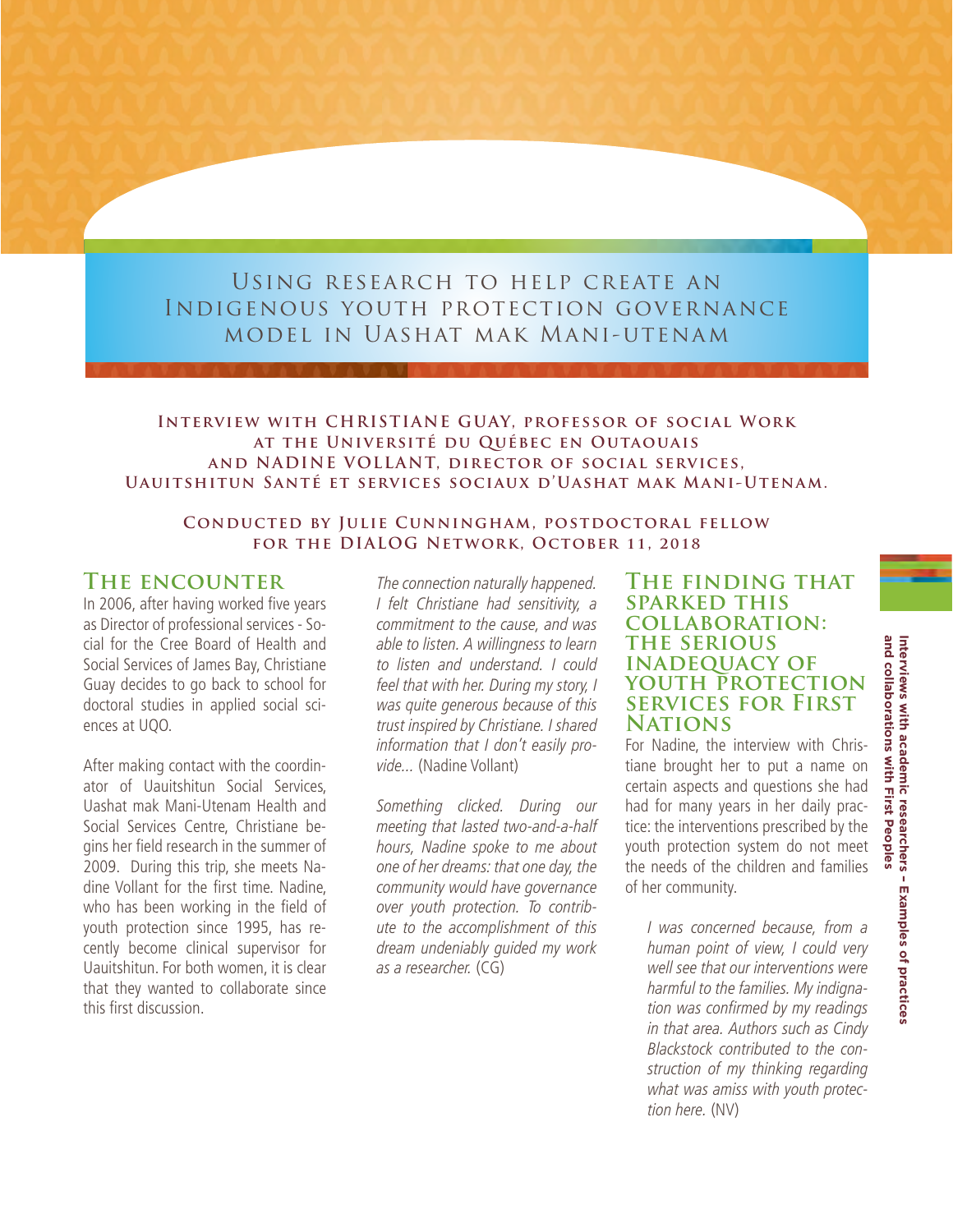She recalls that this finding became more obvious in the aftermath of the work done with the legislative reform of the Youth Protection Act (YPA) which led to the adoption of amendments to the YPA in the fall of 2007. Moreover, most First Nations organizations anticipated that the prescribed changes would not be to the advantage of First Nations families.

During the course of my reading, I came upon the Dumais Report [The Protection of Children, a Better Sharing of the Responsibility], published in February 2004. The Dumais Report is the expert report providing direction for the legislative amendments of 2007. In this report, among other elements, much attention is on the importance of the bonding in children's development. To protect this bond, recommendations were made for the implementation of measures such as the maximum placement period. Upon reading it, it seemed obvious to me that the implementation of such recommendations would create problems for First Nations after. I therefore called the AFNQL to tell them that, as a worker in the field, I felt that the recommendations would affect us negatively and something had to be done. Why? Because as a field worker, we saw that parents needed time to recover and granting priority to children's life plans would entail numerous placements until the children reach the age of majority which, in many cases, is undesirable, for both children and parents. I am able to understand since my mother attended residential schools. Therefore, I quite understand the situation in which our children and our children's children find themselves, having inherited all of this. (NV)

### **Section 91.1, YPA**

91.1. If the tribunal orders that a child be entrusted to an alternative living environment under subparagraph e, e.1 or j of the first paragraph of section 91, the total period for which the child is so entrusted may not exceed, depending on the child's age at the time the order is made,

12 months if the child is under two years of age;

18 months if the child is two to five years of age;

24 months if the child is six years of age or over.

[Duration of other measures.] To determine how long the child is to be entrusted, the tribunal must, if it concerns the same situation, take into account the duration of any measure entrusting the child to an alternative living environment included in an agreement on the voluntary measures referred to in subparagraph e, e.1 or j of the first paragraph of section 54. It must also take into account the duration of any measure entrusting the child to an alternative living environment it previously ordered under the first paragraph. It may also take into account any prior period when the child was entrusted to an alternative living environment under this Act.

[Continuity of care.] If the security or development of the child is still in danger at the expiry of the periods specified in the first paragraph, the tribunal must make an order aimed at ensuring continuity of care, stable relationships and stable living conditions corresponding to the child's needs and age on a permanent basis.

[Return to family on the short term.] However, the tribunal may disregard the periods specified in the first paragraph if it is expected that the child will be returned to his family in the short term, if the interest of the child requires it or for serious reasons, such as failure to provide the services agreed upon.

[Continuity of care.] At any time during a period specified in the first paragraph, if the security or development of the child is still in danger, the tribunal may make an order aimed at ensuring continuity of care, stable relationships and stable living conditions corresponding to the child's needs and age on a permanent basis.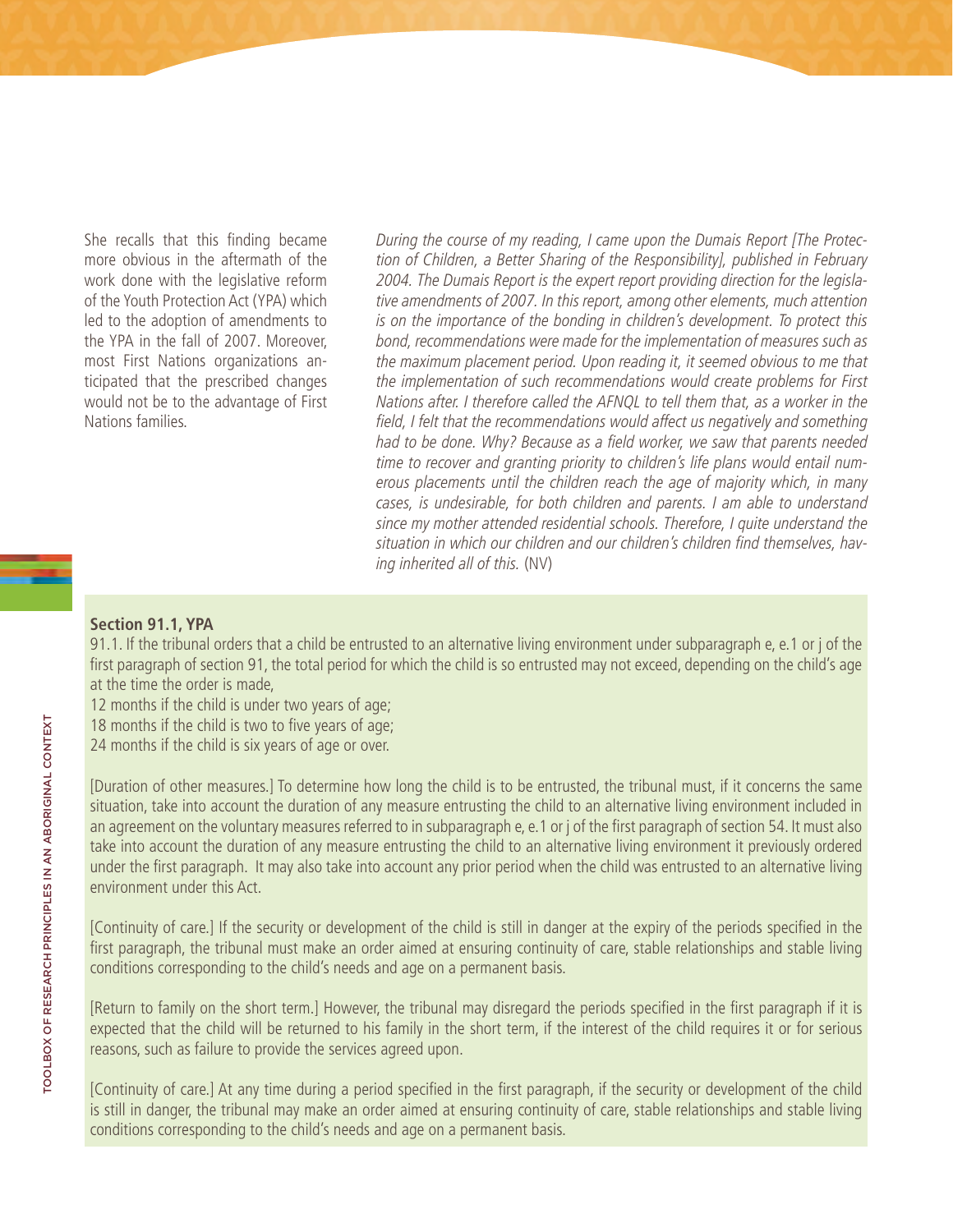As the preceding text box indicates, for each age group, an upper limit is set for the duration of placement. When this period has expired and the parents have still not complied with the requirements imposed on them, the Director of Youth Protection must refer the case to the court in order to determine the appropriate life plan for the child in placement. In these situations, life plans include placement with a significant person, placement in a foster family, an institution, tutorship, adoption, and the youth's autonomy.

I was disturbed by the establishment of this regime. I knew that if this model was applied, many parents whom I was monitoring were at risk of forever losing custody of their children. Previously, the process allowed for greater flexibility for parents and the possibility of returning to one's family was very real. When Christiane came to Uashat mak Mani-Utenam, we were starting to see the scope of the effects brought on by this change. (NV)

Nadine was also especially outraged with the conditions imposed by the State for allowing First Nations communities to avail themselves of Section 37.5 of the Youth Protection Act, which allows for the implementation of a specific child protection regime within First Nations communities. The first condition to invoke Section 37. 5 is that the community provide front-line services. At the time, most First Nations communities in Québec did not have such services because the federal programs did not fund them.

The imposition of such a criterion was unfair to the extent where, in Québec the front line has been in existence for years. So, they did what they usually do, that is, impose criteria that make absolutely no sense to the communities. In reality, for the communities, the first contact for front-line services was youth protection. In other words, for a large number of communities, there is no social services infrastructure specific to First Nations children apart from youth protection. In fact, this was demonstrated by a report produced by the Commission des droits de la personne et de la jeunesse on the services infrastructure in Pikogan during the hearings of the Viens Commission. For example, the report specifies that to have access to a psychologist, one had to report their child to the DYP, which is nothing more and nothing less than an aberration. (CG)



Nadine Vollant, at the Commission Viens. Source: Radio-Canada/ Émilie Rivard-Boudreau. Online: https://ici. radio-canada.ca/nouvelle/1062688/un-juriste-innupropose-la-mise-en-place-dun-systeme-juridique-autochtone-au-quebec

Nadine recalls that when Christiane came to Uashat mak Mani-Utenam for her doctoral field work in 2009, Nadine herself was still in a learning situation with respect to her practice, and therefore had not yet developed the critical approach she has today.

In all humility, I recognize that I was "a good little Indian". I did the things I was told to do. I wanted to become an expert in my practice. I wanted to know the legislative framework in all its details; for me, it was the only way of being able to change things. There are very few First Nations experts in the area of youth protection. And for an Indigenous person, it is even more challenging to work in youth protection because we interact with the families daily. Not all workers are able to live well in these conditions. Few workers stay long enough to become experts in this area. It is a challenge, and even more so with the reference framework that became extremely complex over the past 20 years. It has grown from 250 pages in the 1990's, to 950 today, including the regulations. It is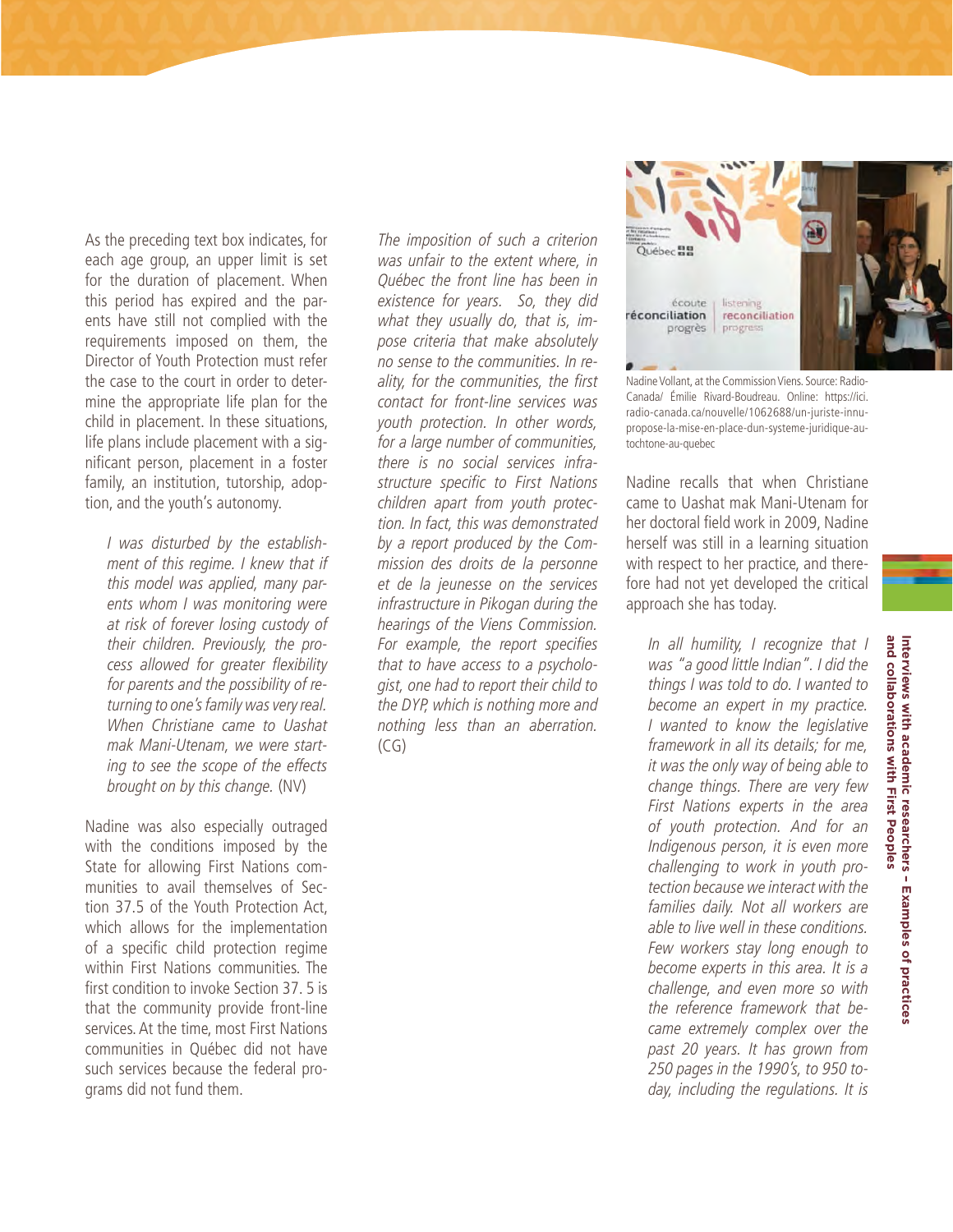difficult to master, to say the least. Right now, I feel like I'm between a rock and a hard place. My authority is conferred upon me by the DYP. It is quite an exercise to have to vindicate substantive changes within the system that hires you. (NV)

For Nadine, becoming an expert in her practice was both the best way to support her community as best she could in a system that did not meet their needs, as well as one of the milestones that would help her fulfil her dream.

This is what I have consistently tried to do over the last ten years. But then again, you need credibility, structured thinking skills, and a good understanding of the practice. Because it goes without saying that our families criticize the framework but unfortunately, they don't have the knowledge of it to be credible. Sometimes they don't understand they are being wronged. (NV)

This is therefore the context in which the research partnership with Christiane fits in.

## **AFTER THE doctorate, three research projects**

The year following Christiane's field work, all her energy is dedicated to writing. Eventually, the discussion arose about the project of establishing governance of youth protection in the community.

One of the elements that had come out of my thesis is that non-Indigenous people showed a lack of knowledge of Innu (and Indigenous in general) intervention methods and cultural practices, as well as mistrust. It seemed to us that a first step within this context was to showcase and raise awareness about certain cultural practices. (CG)

Christiane became professor of social work at the Université du Québec en Outaouais in 2010 and, in collaboration with Sébastien Grammond, law professor at the University of Ottawa, applied for a SSHRC grant to conduct research on Innu educational practices.

The first research project following Christiane's thesis was borne out of these concerns [...]. The idea was to document and showcase how Innu parents care for their children. We had to be able to have our parents' practices acknowledged because they were deemed by intervenors to be bad parents. But they have a different way of educating their children. But that, we had to prove. (NV)

Parallel to this, they also filed an application with the FRQSC. This time, the purpose was to develop another aspect of the thesis: territory as a way of healing and intervening. The idea was to study current initiatives and practices, always from a biographical approach. The results for both applications were positive. The following year, the recipient of the grant from the major research partnership État et cultures juridiques autochtones : un droit en quête de légitimité approached Christiane and Sébastien Grammond, asking them to lead another project on customary adoption, a little known practice at the time.

This practice had not been formally identified at the start as a research topic but emerged over time and with financing opportunities. (CG)

#### **Doing research together: review of methodological and ethical processes**

From the beginning of the work on educational practices, the research activities were led by a research committee. Today, this committee is composed of Nadine, the social services coordinator, an Innu collaborator, researchers involved in specific projects, a professional and a research assistant.

During the first three years of the projects, the partnership evolved without Nadine's participation who, during this period, was on maternity leave. Marie-Andrée Michel then played an important role in the different projects. She organizes the research fields; she is there to establish contacts, coordinate the validation processes for the stories. Distance and travel expenses meant that research partners had to take advantage of the new technologies to ensure dialogue and continuous transfer of information.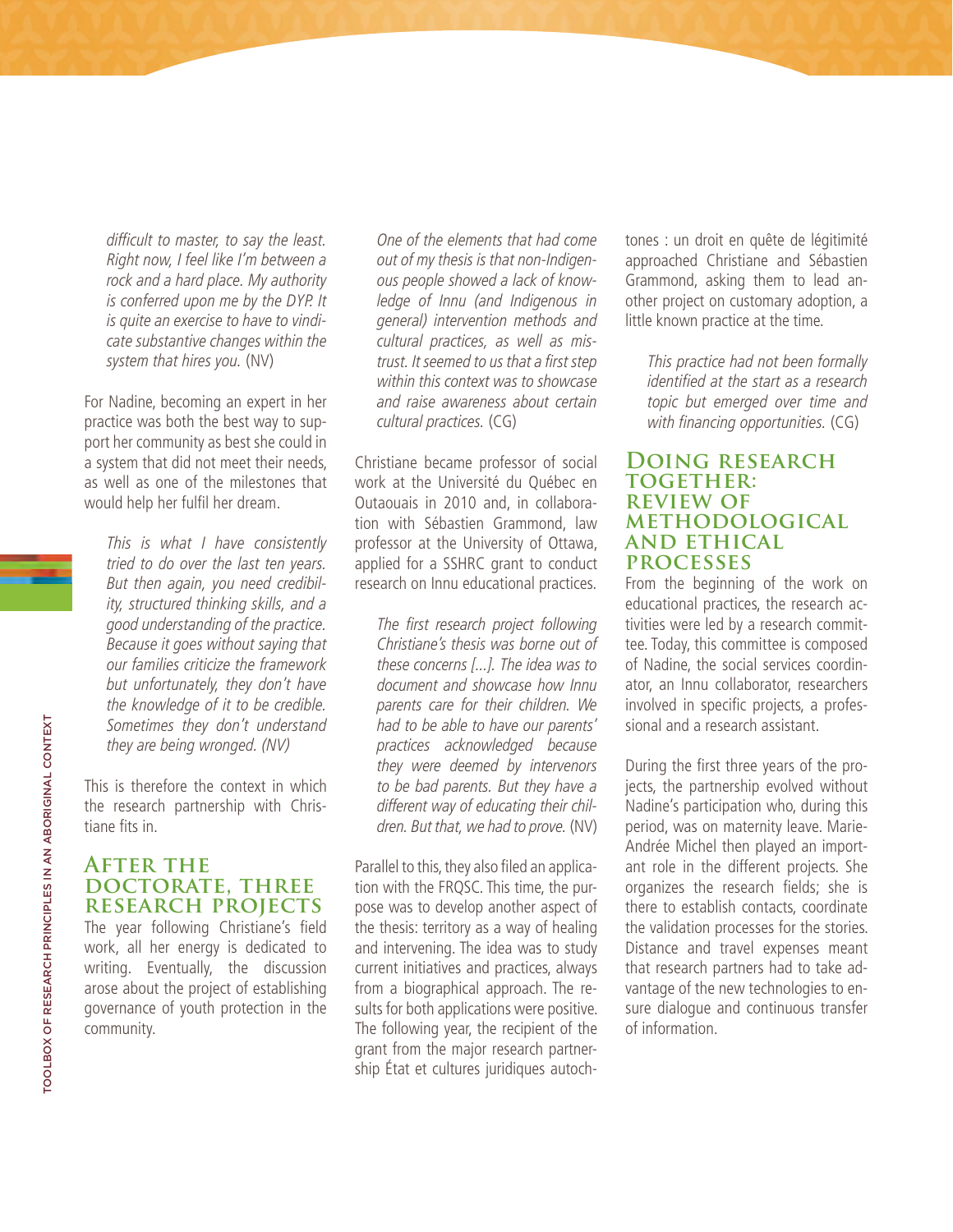Sept-Îles is quite far from Gatineau... 4 to 5 hours by plane or 13 hours on the road. So, I don't go to the community regularly. I went to the community for large data collections, that is, about twice a year, accompanied by students. And we must remember that there was a lot of material to be written due to the simultaneous deployment of the three projects. But we maintained regular contact by videoconference. (CG)

In compliance with the guidelines provided by the community, expressed very clearly by the political representatives, the ethics for this research is based on the principle of reciprocity.

The only criteria that we have in the community is simple: if we give, we need to know why and that it gives us something back. Research must make sense for us and allow us to benefit from it. In general, First Nations people are generous people. But it is important to ensure that people not abuse of this generosity and that reciprocity is at the core of the discussions. It is very much within this spirit that the research partnership was built. (NV)

Over time, it became obvious that the research partnership supported the interests of the community and there would be something back in return for the data collected. The relationship resulted in the creation of written materials allowing the community to be understood and deemed credible.

In the eyes of our interlocutors, what is not written doesn't exist. In other words, though our knowledge is one of the richest in the world, if it is transmitted orally, it does not have the required credibility. Let us put our knowledge to writing to make it understandable and therefore be able to practice it and transfer it. This is the reflection we developed with Christiane and she has always supported us toward this objective. What I retain is that the research was designed based on our concerns, which was not always the case with other people who came in our community to do research. With the experience we have on hand right now with respect to research collaboration, a bond was created between research and the community, which facilitated knowledge sharing; knowledge must flow between both sides. I understand the necessity of protecting knowledge, but I don't know if this posture is beneficial in the long term. We are able to document our knowledge, and have it recognized; why deprive ourselves of the benefits this recognition could bring? (NV)

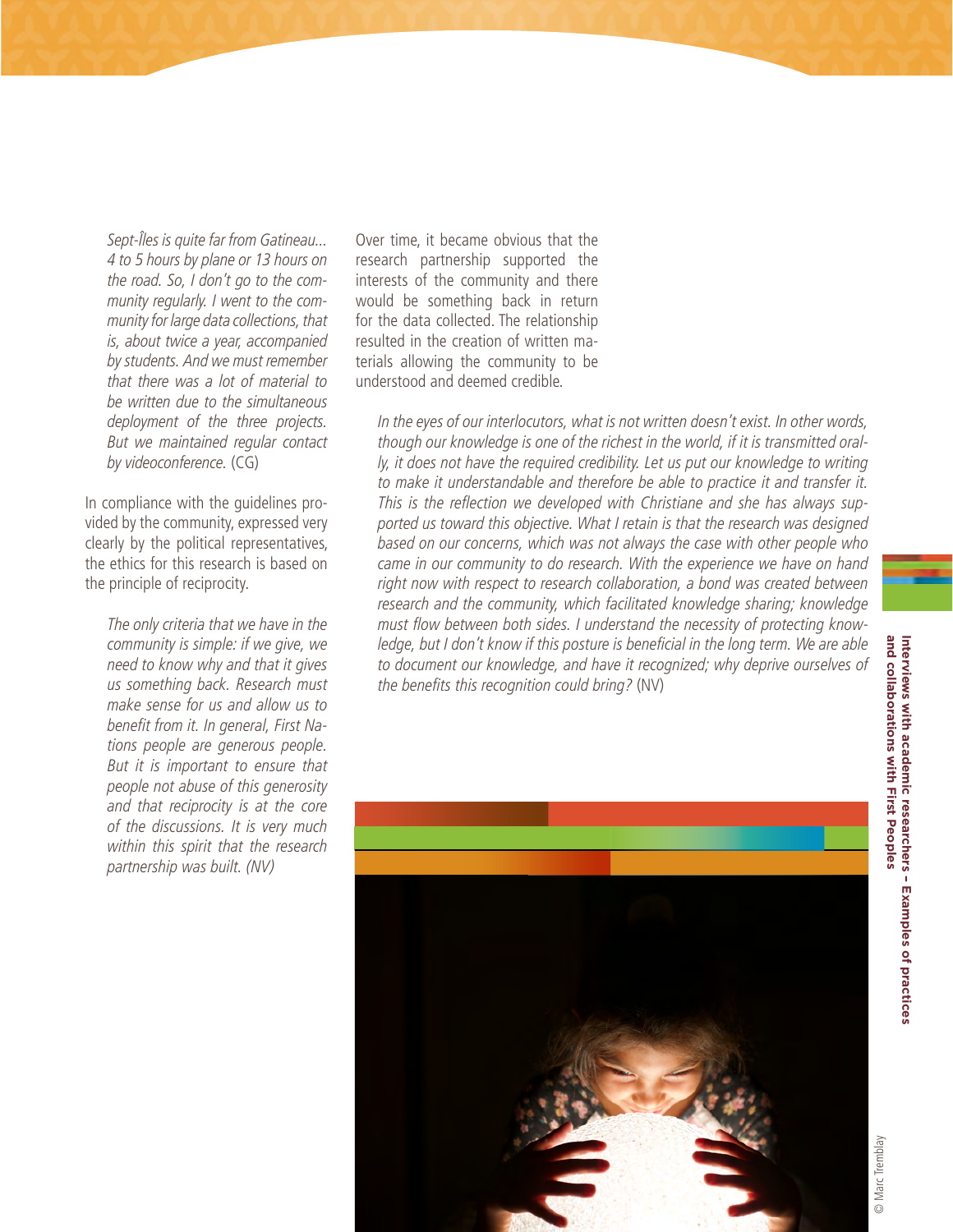In 2018, all the projects were officially finalized. Most of the articles and reports published in relation to these are available online.

#### **For more information**

- Guay, C., Grammond, S., and Delisle-l'Heureux, C. (2018). La famille élargie incontournable chez les Innus, Service social, 64(1), 101-116.
- Guay, C., et C. Delisle L'Heureux (accepted). Le territoire, source de guérison : récits d'expérience des Innus d'Uashat mak Mani-Utenam, Recherches amérindiennes au Québec.
- Grammond, S., and C. Guay (2018). L'interaction entre droit innu et droit québécois de l'adoption, dans G. Otis (dir), Revue générale de droit, 48(1).
- Guay, C. (2017). Le savoir autochtone dans tous ses états : regard sur la pratique singulière des intervenants sociaux innus d'Uashat mak Mani-Utenam. Les Presses de l'Université du Québec.
- Grammond, S., and C. Guay (2017). Understanding Innu Normativity In Matters Of Customary "Adoption" And Custody, First Peoples Child and Family Review, 12(1), 12-33. <http://journals.sfu.ca/fpcfr/index.php/FPCFR/article/view/324/270>
- Grammond, S., and C. Guay (2016). Comprendre la normativité innue en matière d'« adoption » et de garde coutumière. McGill Law Journal, 61(4), 885-906.
- Guay, C. (2015). Les familles autochtones : des réalités sociohistoriques et contemporaines aux pratiques éducatives singulières. Intervention, (141), 12-27. [https://revueintervention.org/wp-content/uploads/2020/05/intervention\\_141\\_2.\\_fa](https://revueintervention.org/wp-content/uploads/2020/05/intervention_141_2._familles_autochtones_des_realites_sociohistoriques_c_guay.pdf)milles autochtones des realites sociohistoriques c quay.pdf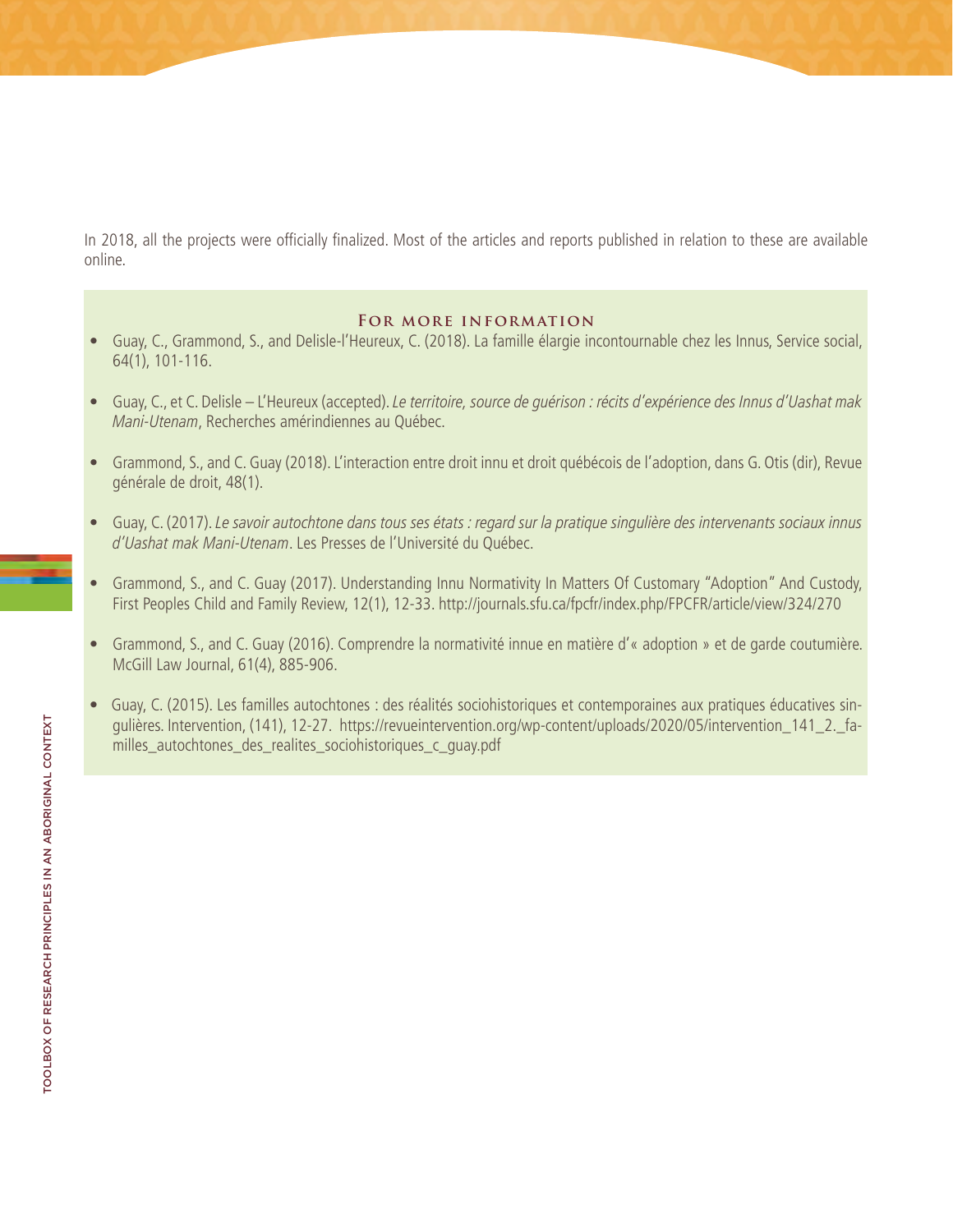In addition to the research projects, the partners contributed to the recent reforms of child protection legislation and the amendments to the Civil Code regarding adoption, based on the vision and values of community members. For Nadine, it is obvious that if the argument for these changes was solid, it is because it was based on the studies and the development of parenting practices and customary guardianship, and on listening carefully to local perspectives.

This is the documentation that allowed our community to be at the forefront of these issues; without it, we would probably not have been able to play the role that we did. The fundamental quality of the researchers collaborating with us is to have a good listening ear. One of our political representatives who is quite qualified to understand the issues read one of the papers produced by the researchers. Her reaction was to say, "My goodness! This is us!" For her, it was absolutely amazing to recognize herself. To read something that represents us, our vision, our culture, our values, our realities. Amazed to see that we can use written words to describe a practice that, for them, can only be experienced. For them, they experience it. (NV)

Ultimately, the amendments to the Civil Code concerning adoption led to the implementation of a committee whose mandate was to provide the Uashat mak Mani-utenam community with a policy on customary adoption in order to establish a competent authority.

The working group's functioning was simple: Sébastien and I wrote the policy; we then submitted the document to the committee members who read it and proposed changes. And this is how the policy was built, with many discussions back and forth. I remember what an elder said during one of these meetings: "How do you manage to so faithfully describe the practice?" I replied: "I've been listening to you for many years." From the beginning, my work has been based on biographical stories. The research methods I use allow for the precise understanding of the meaning of the words and practices. It is not something innate. Years of listening have enabled this. What also helped us as non-Indigenous researchers was to work on three projects at the same time. People don't shorten their stories. Life does not follow categories. Therefore, each discussion is a source of information helping to understand relevant elements. (CG)

#### **Moving toward governance of youth protection**

In 2016, Christiane is again approached to develop a new research project within the framework of another major partnership entitled Accès au droit et à la justice (ADAJ). Because of this proposal, Christiane approaches Nadine with the idea that this opportunity could lead to phase 2 of their research collaboration, that is, a project for the implementation of an Innu youth protection regime in the Uashat mak Mani-Utenam community.

Over the past two years, we completed the reports, we worked on a family policy for which work is still ongoing, and we will now work with the support committee on the development of the youth protection governance project. The data collected in the preceding projects; the practices documented and showcased, the principles and values at the core of these will be the foundations of this governance model. (CG)

Furthermore, another research project undertaken in 2018 will contribute to the work on the governance project. This time, the research partnership will study the trajectories of Innu youth in youth protection (a potential sample of about 300 youth) by engaging in a mixed research method that is both quantitative and qualitative.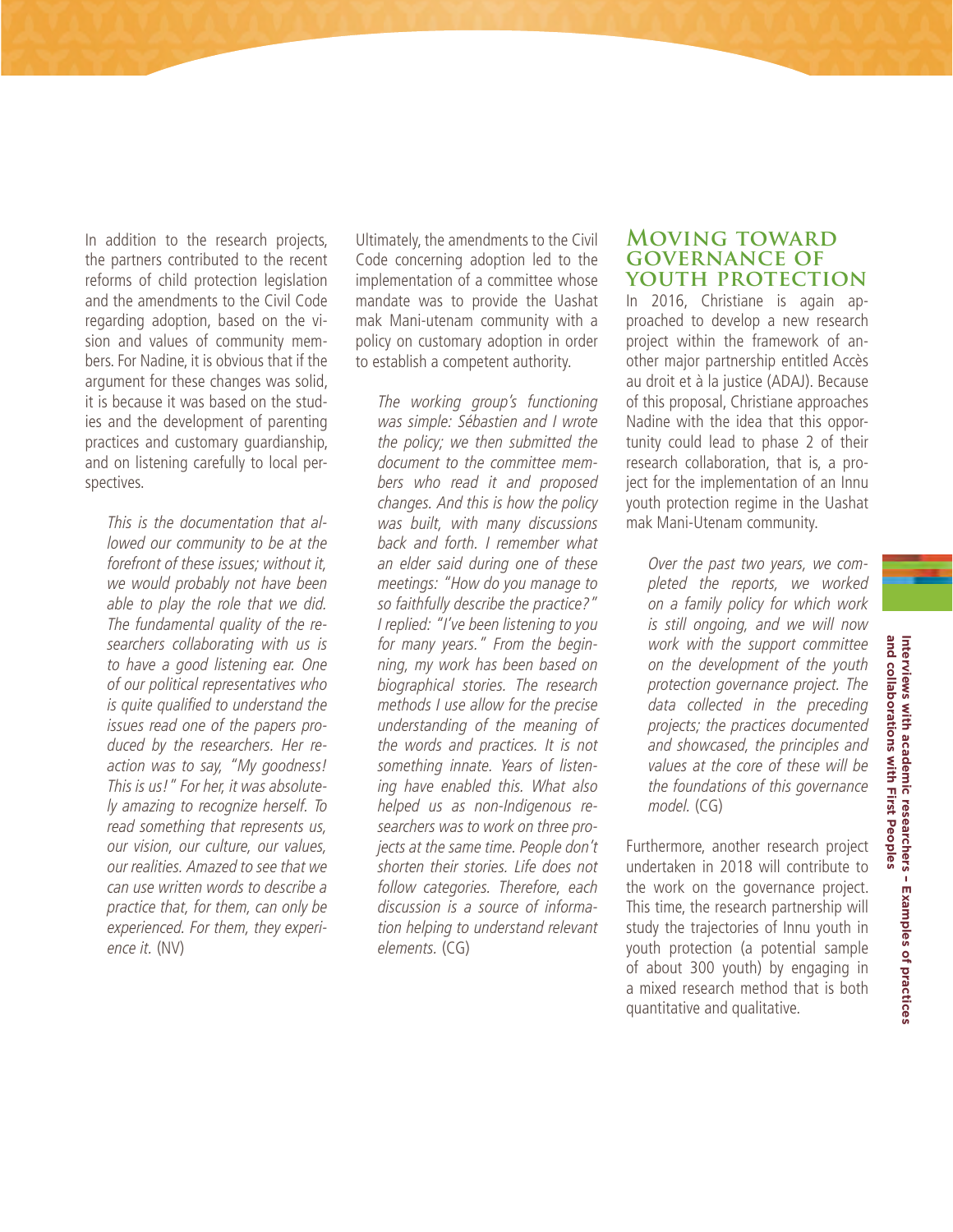This project is the result of a specific request from Nadine. The idea was to study and eventually demonstrate that, despite placements, the delays imposed and the obligation to place youth in permanent life plans, many of them run away and end up going back to their community on their own or after a judicial decision toward the age of 15. Successfully demonstrating a convergence of trajectories based on an adequate sampling would be a strong argument for allowing the community to develop alternative proposals to what is imposed by the YPA and have those accepted. (CG)

Moreover, this research project is compatible with the orientations of the amendments to the YPA (Bill 99), adopted on October 4, 2017 (see textbox for more details). In the aftermath of the consultations to prepare for the adoption of these amendments, Uashat mak Mani-Utenam social services developed an "identity" program for children in foster care. Anchored in the perspectives shared by the youth, this program encourages the transfer of Indigenous knowledge through practices at the heart of the community's culture.

Youth tell us they want to learn the language, know the culture, beading, the ceremonies, the practises on the land. We were so concerned about the behavioural or learning difficulties of youth that we completely missed a fundamental need they express: to experience their culture. We are currently in an experimental phase of this program. And the culture and knowledge transfer, we are not the experts for this, the members are. We must therefore work closely with the bearers of culture to define objectives and means of reaching out to them in a way that is relevant to them. (NV)

Since the second phase of the research partnership was launched, the directors of the project communicate even more regularly than before. In fact, they work actively in the development of a work plan to be submitted to the new committee members during the month of November 2018.

The support committee we are about to launch will include parents, youth, representatives from the school sector, elected officials

Bill 99 was adopted on October 3, 2017. From the First Nations' perspectives, two additions seem to be favorable. Section 3 now specifies that in the case of a child who is a member of a First Nations community, the preservation of their cultural identity is considered when determining the child's best interest. As for Section 4, it specifies that a decision made for a child who is a member of a First Nations community must tend to entrust this child to a substitute environment able to preserve their cultural identity.

in charge of the social services and elders portfolio. Representativity will be extended if we compare the composition of this new committee with that of our former working committees. (CG)

It is very important for those who have less knowledge of the practice, such as professionals, elders, members of the community and those involved in our work because of their legal training, to know what we have achieved and understand the direction we are taking. We always present the process, the stages we are at. This allows us to clearly explain what each meeting will be about, what themes will be discussed with them, etc. Then, the meetings are more of a discussion forum where people express themselves. This is the way we work as a committee. (NV)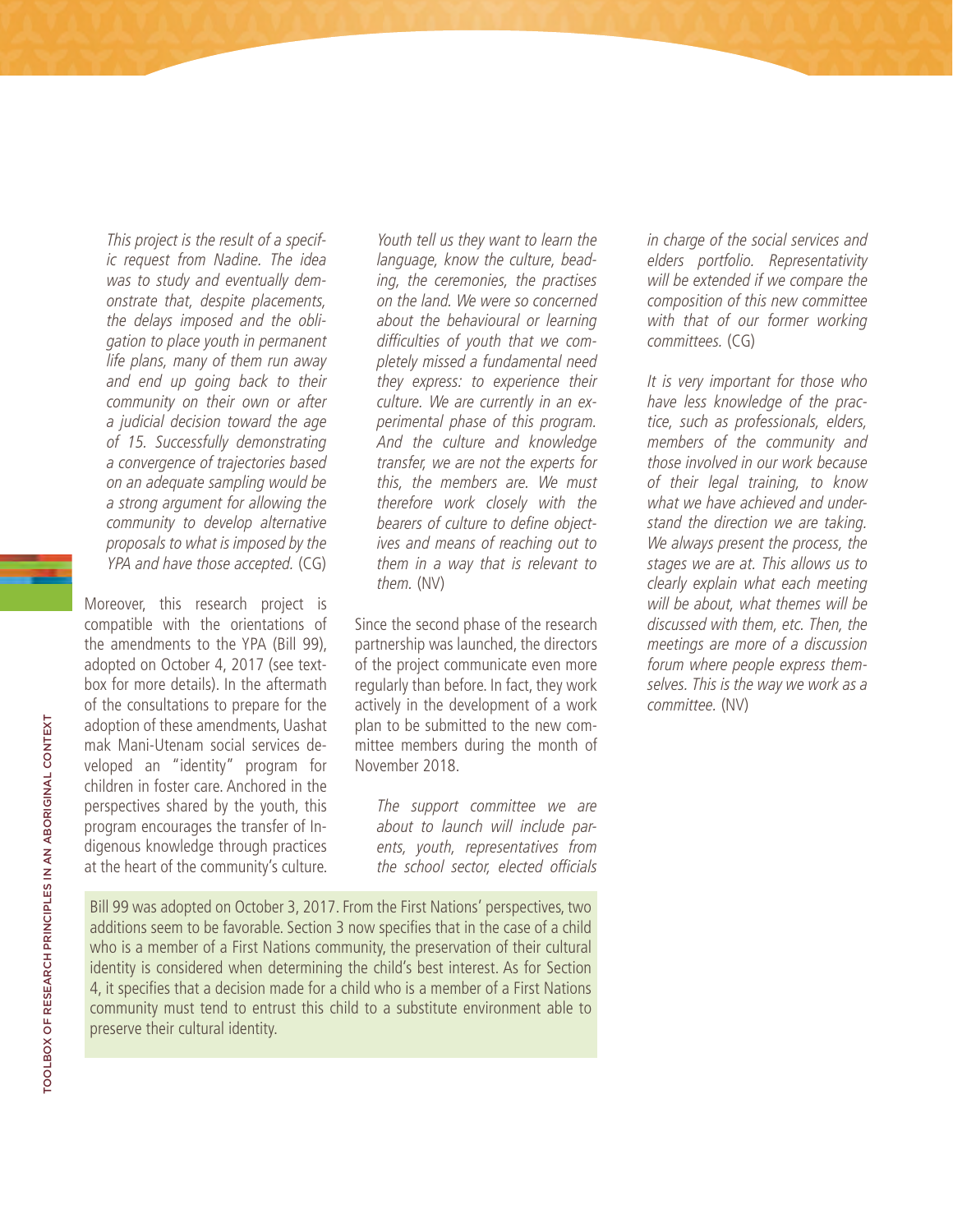### **Training for workers on cultural safety currently under development**

To better meet the needs on the field, Nadine and her team are currently developing training on cultural safety.

Very few training sessions are currently offered in the communities. It is utopian to think that a oneday training session dedicated to both the historical aspect and the alternatives for intervention would have concrete impacts in the workers' practices. From my perspective, training offered in two phases is required to better equip practitioners: therefore, one in health, another in social services, and finally, one in youth protection. (NV)

Moreover, this training will include two other experiential days during which culture will be at the core of the teaching.

This could be in the form of meal preparation, ceremonies. The idea is that people absorb tangible experiences and develop human relations. That they realize the wealth of knowledge First Nations Peoples possess. That they learn how things were done in the past at Uashat mak Mani-Utenam. That they learn our local history. (NV)

It also means being informed by the work of the Truth and Reconciliation Commission.

The TRC, even if it was deployed nationally, is very little known. I read the report. From my perspective, it is impossible to remain indifferent in reading these stories. These stories must be made known and they will be within the framework of training on cultural safety that we are currently constructing. (NV)

For those in charge of the social services portfolio, skills development in cultural safety for the practitioners is a huge challenge.

There is no mistaking it: interventions without sensitivity and knowledge of context are dangerous for our families. It is absolutely fundamental that workers be able to decode the messages. And the role of First Nations managers in the current context is to tell workers to review their interpretations and validate with the families rather than infer things according to irrelevant models. Training therefore aims at increasing the number of people capable of understanding parents and families to eliminate any aberrations. (NV)

When all the research projects will have been finalized, an enhancement phase for this training is planned accounting for the results obtained.

## **In conclusion...**

At the core of the research partnership reside very clear purposes: change the way things are done at all levels and be heard with the interlocutors who understand the world on the basis of principles and values that are very different from those of the Innu and the First Nations in general.

The research permitted us to document the aspects more globally and proceed to the practise of integrating all this knowledge into a system. Despite this openness provided for by the law (Section 37.5), the fact remains that we are not masters in our own home. This flexibility provided by the State is very compartmentalized; I know this, I experience it every day. From my perspective, all the research done in my community has the potential of enhancing current and future initiatives of First Nations in youth protection. One day we will write a book on youth protection in a First Nations context. (NV)

(French only) **Accès au droit et à la justice** <https://chantier14adaj.openum.ca/>